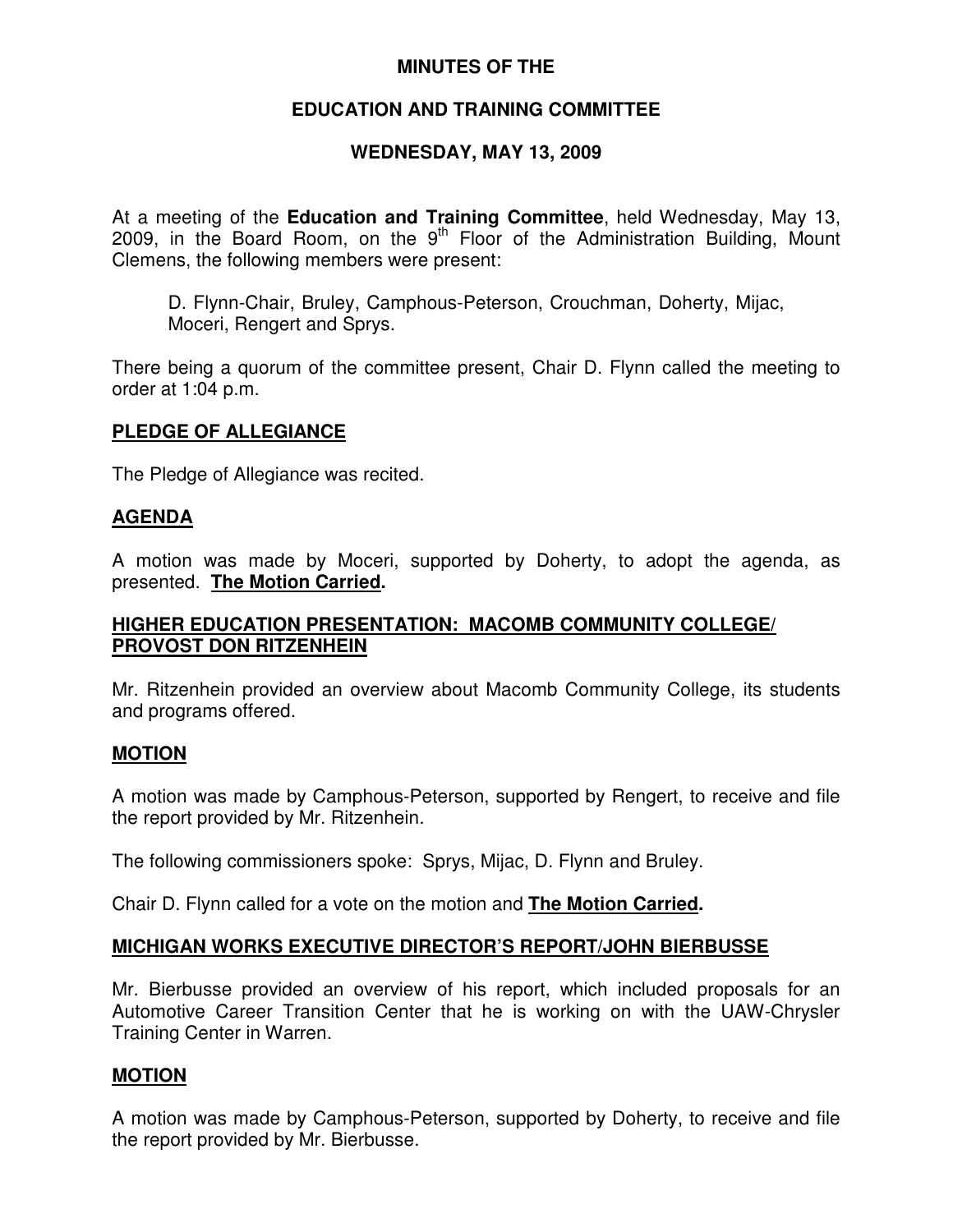The following commissioners spoke: Sprys and D. Flynn.

Chair D. Flynn called for a vote on the motion and **The Motion Carried.**

### **AUTHORIZE MACOMB MSU EXTENSION TO RECEIVE FUNDS FROM MICHIGAN DEPARTMENT OF COMMUNITY HEALTH TO IMPLEMENT PROJECT FRESH**

# **COMMITTEE RECOMMENDATION – MOTION**

A MOTION WAS MADE BY CAMPHOUS-PETERSON, SUPPORTED BY RENGERT, TO RECOMMEND THAT THE BOARD OF COMMISSIONERS AUTHORIZE MACOMB MSU EXTENSION TO RECEIVE \$13,200 FROM THE MICHIGAN DEPARTMENT OF COMMUNITY HEALTH ON BEHALF OF MACOMB COUNTY TO IMPLEMENT RENEWAL OF PROJECT FRESH FROM JUNE 1, 2009 THROUGH OCTOBER 31, 2009.

The following commissioner spoke: Doherty.

Chair D. Flynn called for a vote on the motion and **THE MOTION CARRIED.**

#### **AUTHORIZE MACOMB MSU EXTENSION TO RECEIVE FUNDS FROM LOCAL SCHOOLS, COMMUNITY ORGANIZATIONS AND MSU EXTENSION TO SUPPORT THE GREAT LAKES EDUCATION PROGRAM**

### **COMMITTEE RECOMMENDATION – MOTION**

A MOTION WAS MADE BY MIJAC, SUPPORTED BY SPRYS, TO RECOMMEND THAT THE BOARD OF COMMISSIONERS AUTHORIZE MACOMB MSU EXTENSION TO RECEIVE \$25,000 FROM LOCAL SCHOOLS, COMMUNITY ORGANIZATIONS AND MSU EXTENSION TO SUPPORT THE GREAT LAKES EDUCATION PROGRAM FROM JANUARY 1, 2009 UNTIL FUNDS ARE FULLY EXPENDED. **THE MOTION CARRIED.**

### **MSU EXTENSION DIRECTOR'S REPORT AND PROGRAM UPDATE-YOUTH MENTOR/MARILYN RUDZINSKI**

Ms. Rudzinski spoke about a HUD audit that was concluded in March, a grant they received from DTE Energy for working on the Great Lakes Education Program and their Michigan State University Products Center that was recognized in their statewide annual report.

Ms. Gwozdz, Mentor Coordinator, provided an overview of last year's Mentor Program, including the agencies they collaborate with, new school programs and the monthly life skills trainings provided to them.